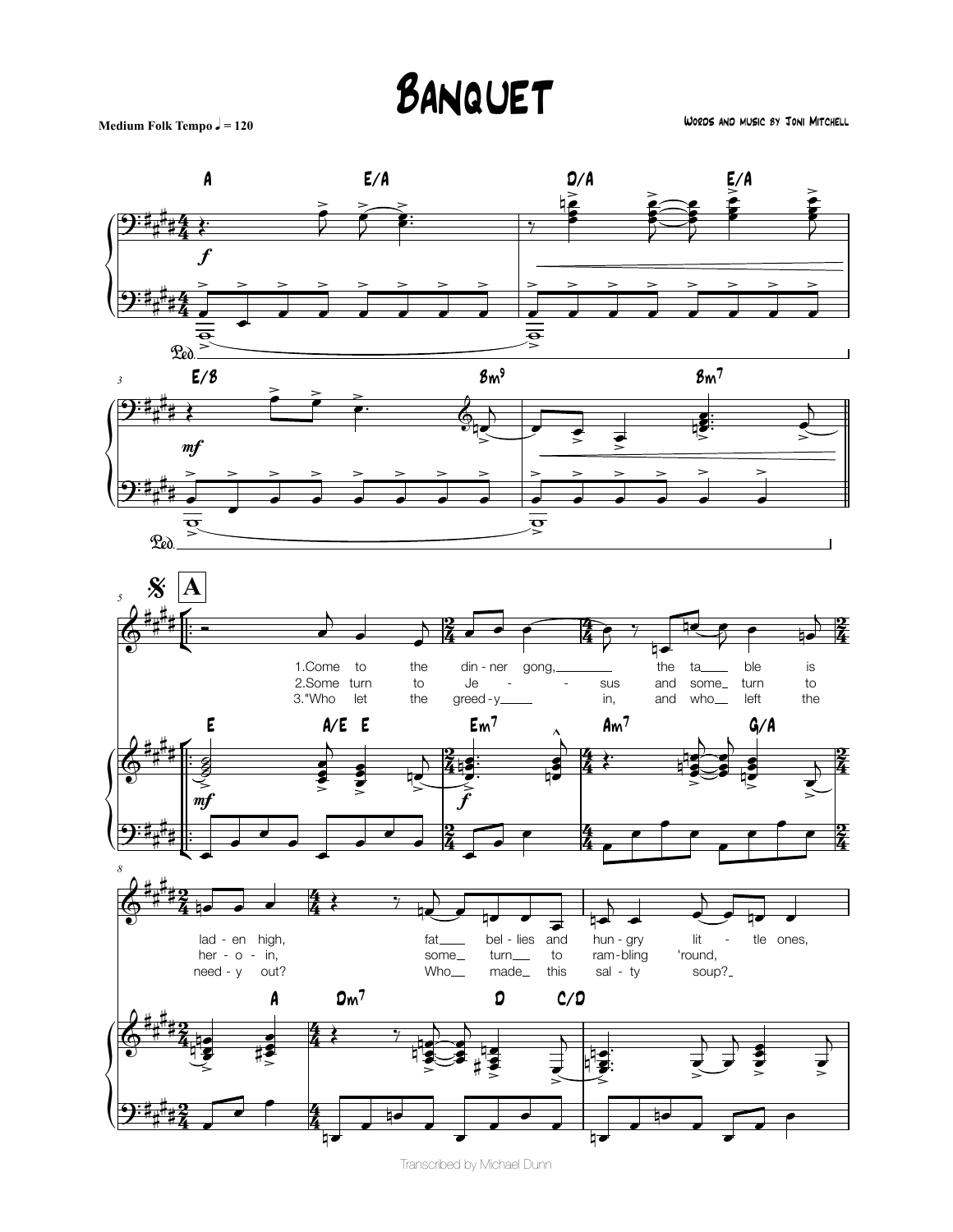



 $2, 7$ 

# $\frac{4}{3}$  ,  $\frac{1}{3}$  ,  $\frac{1}{3}$  ,  $\frac{1}{3}$  ,  $\frac{1}{3}$  ,  $\frac{1}{3}$  ,  $\frac{1}{3}$  ,  $\frac{1}{3}$  ,  $\frac{1}{3}$  ,  $\frac{1}{3}$  ,  $\frac{1}{3}$ 

4

 $\overline{2:4}$ # #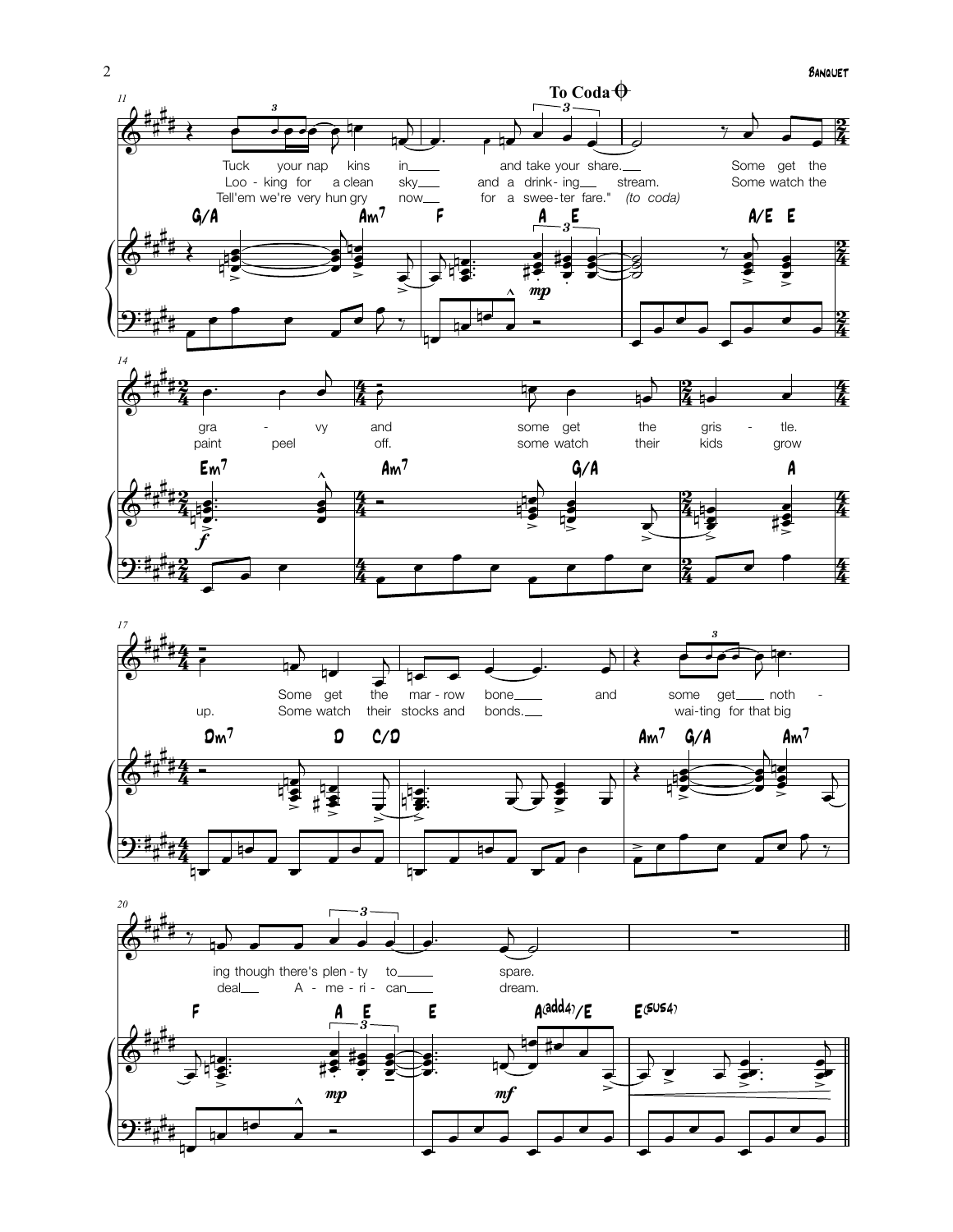

 $\mathfrak{Z}$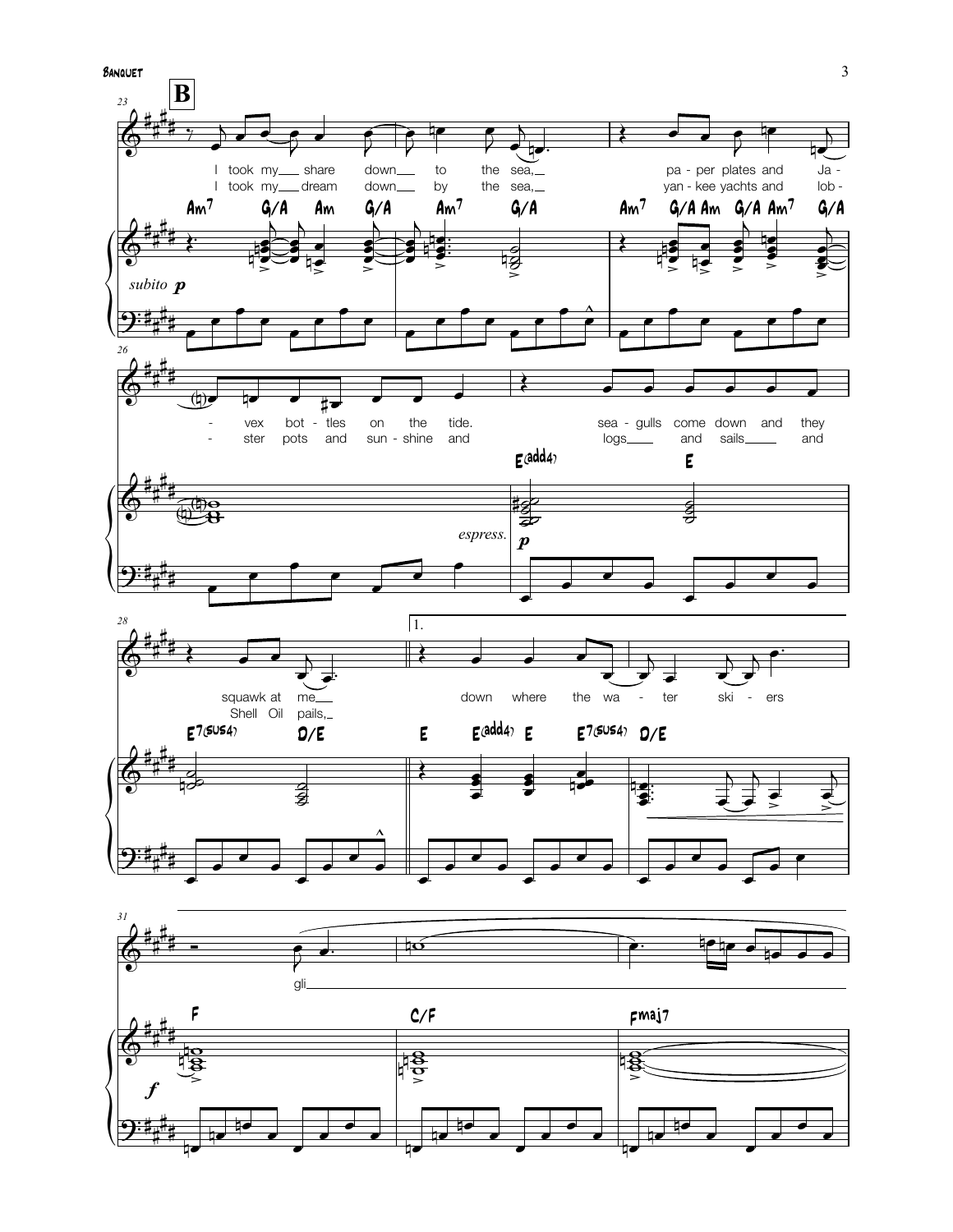



 $\overline{4}$